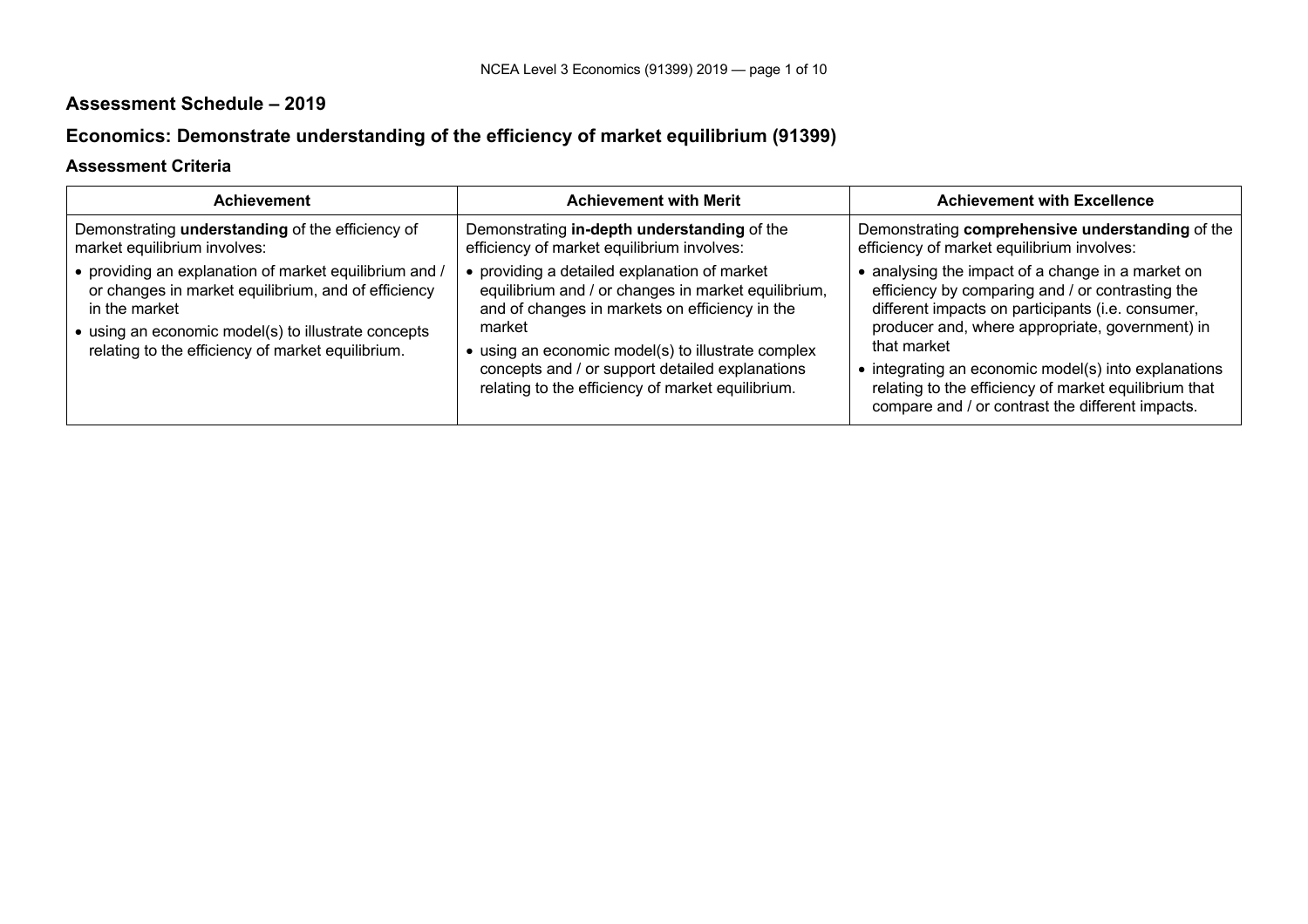| Q <sub>1</sub> | <b>Evidence</b>                                                                                                                                                                                                                                                                                                                                                                                                                                                                                                                                                                                                                                                                                                                     | <b>Achievement</b>                                                                                                                                                                                                               | <b>Achievement with Merit</b>                                                                                                                                                                                                      | <b>Achievement with Excellence</b>                                                                                                                                                                                                                                                                                                                                                                                                                                                                                                                               |
|----------------|-------------------------------------------------------------------------------------------------------------------------------------------------------------------------------------------------------------------------------------------------------------------------------------------------------------------------------------------------------------------------------------------------------------------------------------------------------------------------------------------------------------------------------------------------------------------------------------------------------------------------------------------------------------------------------------------------------------------------------------|----------------------------------------------------------------------------------------------------------------------------------------------------------------------------------------------------------------------------------|------------------------------------------------------------------------------------------------------------------------------------------------------------------------------------------------------------------------------------|------------------------------------------------------------------------------------------------------------------------------------------------------------------------------------------------------------------------------------------------------------------------------------------------------------------------------------------------------------------------------------------------------------------------------------------------------------------------------------------------------------------------------------------------------------------|
| (a)            | See Appendix.                                                                                                                                                                                                                                                                                                                                                                                                                                                                                                                                                                                                                                                                                                                       | THREE of:<br>- Change in producer surplus (PS)<br>correctly shaded<br>- Change in Consumer surplus (CS)<br>correctly shaded<br>- Deadweight loss (DWL) correctly<br>shaded<br>- Cost of subsidy correctly labelled.              |                                                                                                                                                                                                                                    |                                                                                                                                                                                                                                                                                                                                                                                                                                                                                                                                                                  |
| (b)            | $CS$ after maximum price =<br>P7acPmax<br>Change in PS = P1bcPmax<br>$DWL = abc$                                                                                                                                                                                                                                                                                                                                                                                                                                                                                                                                                                                                                                                    | TWO of:<br>- CS after maximum price is correctly<br>identified<br>- Change in PS is correctly identified<br>- DWL is correctly identified.                                                                                       |                                                                                                                                                                                                                                    |                                                                                                                                                                                                                                                                                                                                                                                                                                                                                                                                                                  |
| (c)            | Producer Surplus: A subsidy will<br>increase producer surplus by the<br>area [See Graph One in appendix]<br>This is because the producers are<br>receiving a higher price of P <sub>3</sub> and<br>selling a higher quantity of Q2. So,<br>there are more units from which to<br>gain a surplus and the difference<br>between the price received and the<br>price they are willing to receive has<br>increased.<br>A maximum price control will<br>reduce producer surplus by the<br>area $P_1bcP_{max}$ . This is because<br>producers are receiving a lower<br>price of P <sub>max</sub> and are selling a lower<br>quantity of $Q_3$ , so there are less<br>units from which to gain a surplus<br>and the difference between the | Explains that:<br>• PS will increase for a subsidy due to<br>a higher price received OR a higher<br>quantity sold.<br>• PS will decrease for a maximum price<br>control due to a lower price received<br>OR lower quantity sold. | Explains that:<br>• PS will increase for a subsidy due<br>to a higher price received AND a<br>higher quantity sold.<br>• PS will decrease for a maximum<br>price control due to a lower price<br>received AND lower quantity sold. | Explains that:<br>• PS will increase for a subsidy due<br>to a higher price received AND a<br>higher quantity sold, so more units<br>from which to gain a surplus OR<br>the difference between the price<br>received and the price producers<br>are willing to receive increases.<br>• PS will decrease for a maximum<br>price control due to a lower price<br>received AND lower quantity sold<br>so less units from which to gain a<br>surplus OR the difference between<br>the price received and the price<br>producers are willing to receive<br>decreases. |

#### **Evidence**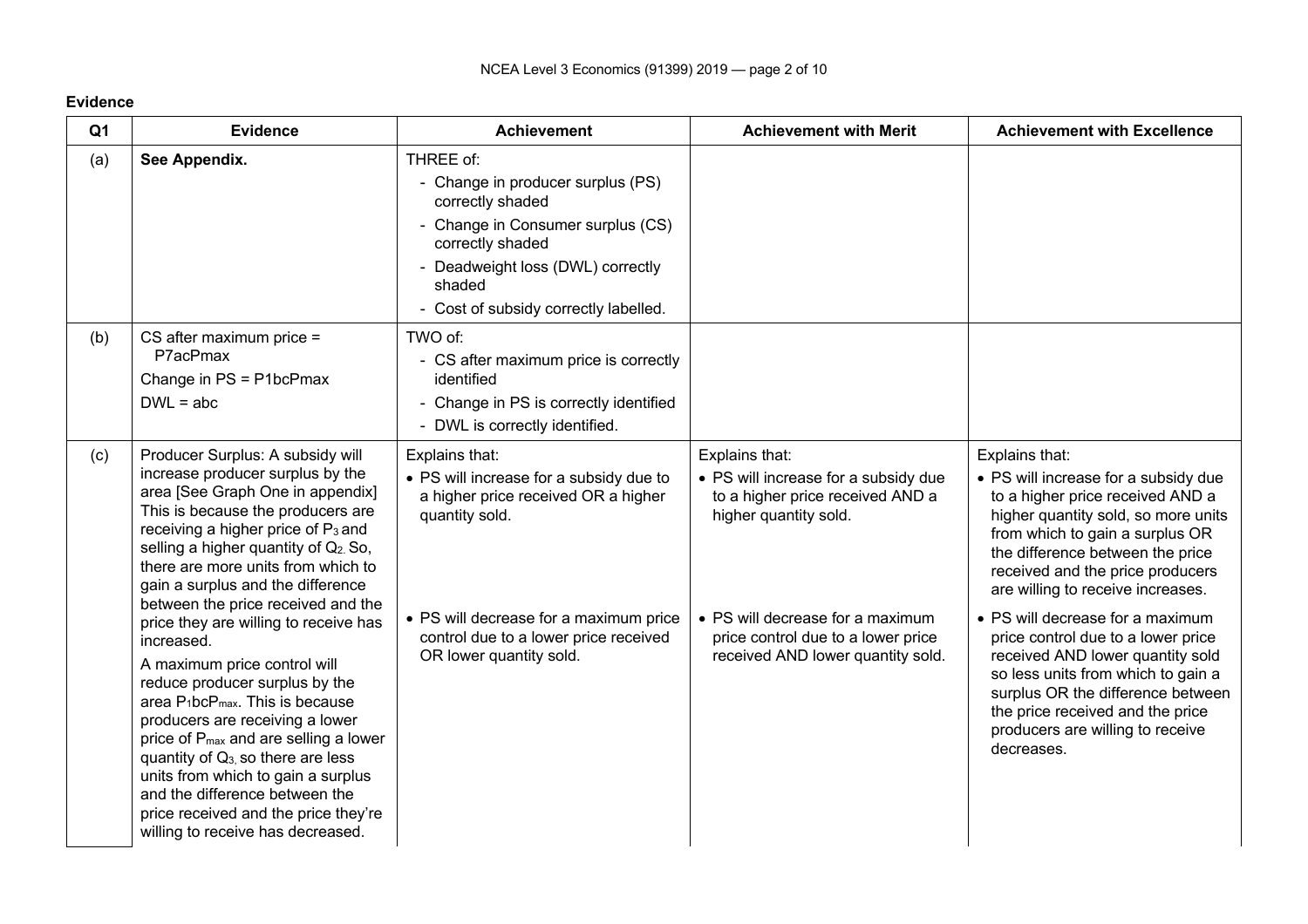| Allocative Efficiency (AE): A<br>subsidy will result in a loss of<br>allocative efficiency as the total cost<br>of subsidy to the government, area<br>ABCD from Graph One, is not fully<br>offset by the gain in producer                                                                                                                                                                                                                                                                                                                                                                                                      | • A subsidy will lead to a loss of AE due<br>to a DWL being created OR CS plus<br>PS is not maximised.                                                       | • A subsidy will lead to a loss of AE<br>due to a DWL being created as the<br>cost of subsidy is not fully offset by<br>gain in CS plus PS,<br><b>OR</b>      | • A subsidy will lead to a loss of AE<br>due to a DWL being created as the<br>cost of subsidy is not fully offset by<br>gain in CS plus PS,<br><b>AND</b>                                                                              |
|--------------------------------------------------------------------------------------------------------------------------------------------------------------------------------------------------------------------------------------------------------------------------------------------------------------------------------------------------------------------------------------------------------------------------------------------------------------------------------------------------------------------------------------------------------------------------------------------------------------------------------|--------------------------------------------------------------------------------------------------------------------------------------------------------------|---------------------------------------------------------------------------------------------------------------------------------------------------------------|----------------------------------------------------------------------------------------------------------------------------------------------------------------------------------------------------------------------------------------|
| surplus plus the gain in consumer<br>surplus, which results in a<br>deadweight loss indicated by the<br>area. [See Graph One in appendix],<br>and PS plus CS is not maximised.                                                                                                                                                                                                                                                                                                                                                                                                                                                 | • A maximum price control will lead to a<br>loss of AE due to a DWL being<br>created OR CS plus PS not being<br>maximised.                                   | A maximum price control will lead<br>to a loss of AE due to a DWL being<br>created as the loss of PS is not fully<br>offset by the gain in CS.                | • A maximum price control will lead<br>to a loss of AE due to a DWL being<br>created as the loss of PS is not<br>fully offset by the gain in CS.                                                                                       |
| A maximum price control will result<br>in a loss of AE as the loss in<br>producer surplus of area P <sub>1</sub> bcP <sub>max</sub><br>is not fully offset by the gain in<br>consumer surplus, which is area<br>$(P_1ecP_{max} - aeb)$ , resulting in a<br>deadweight loss of area abc. CS<br>plus PS is not maximised.                                                                                                                                                                                                                                                                                                        |                                                                                                                                                              |                                                                                                                                                               |                                                                                                                                                                                                                                        |
| Beneficial policy: A subsidy will be<br>more beneficial for consumers as<br>both policies will increase consumer<br>surplus, but the increase in CS for<br>the maximum price due to the<br>decrease in price received $(P_1$ to<br>$P_{\text{max}}$ ) is partially offset by the<br>decline in CS due to a lower<br>quantity purchased $(Q_3)$ . This does<br>not occur for the subsidy so the<br>increase in consumer surplus is<br>likely to be greater. Also, the<br>maximum price creates a shortage<br>of $(Q_2-Q_3)$ , so some consumers will<br>miss out on purchasing the good,<br>which doesn't occur with a subsidy. | • A subsidy is more beneficial to the<br>consumer as no shortage is created<br>OR the increase in CS is greater<br>compared with a maximum price<br>control. | • A subsidy is more beneficial to the<br>consumer as no shortage is created<br>AND the increase in CS is greater<br>compared with a maximum price<br>control. | • A subsidy is more beneficial to the<br>consumer as no shortage is<br>created<br>AND the increase in CS is greater<br>compared with a maximum price<br>control with a valid reason given<br>for why the increase in CS is<br>greater. |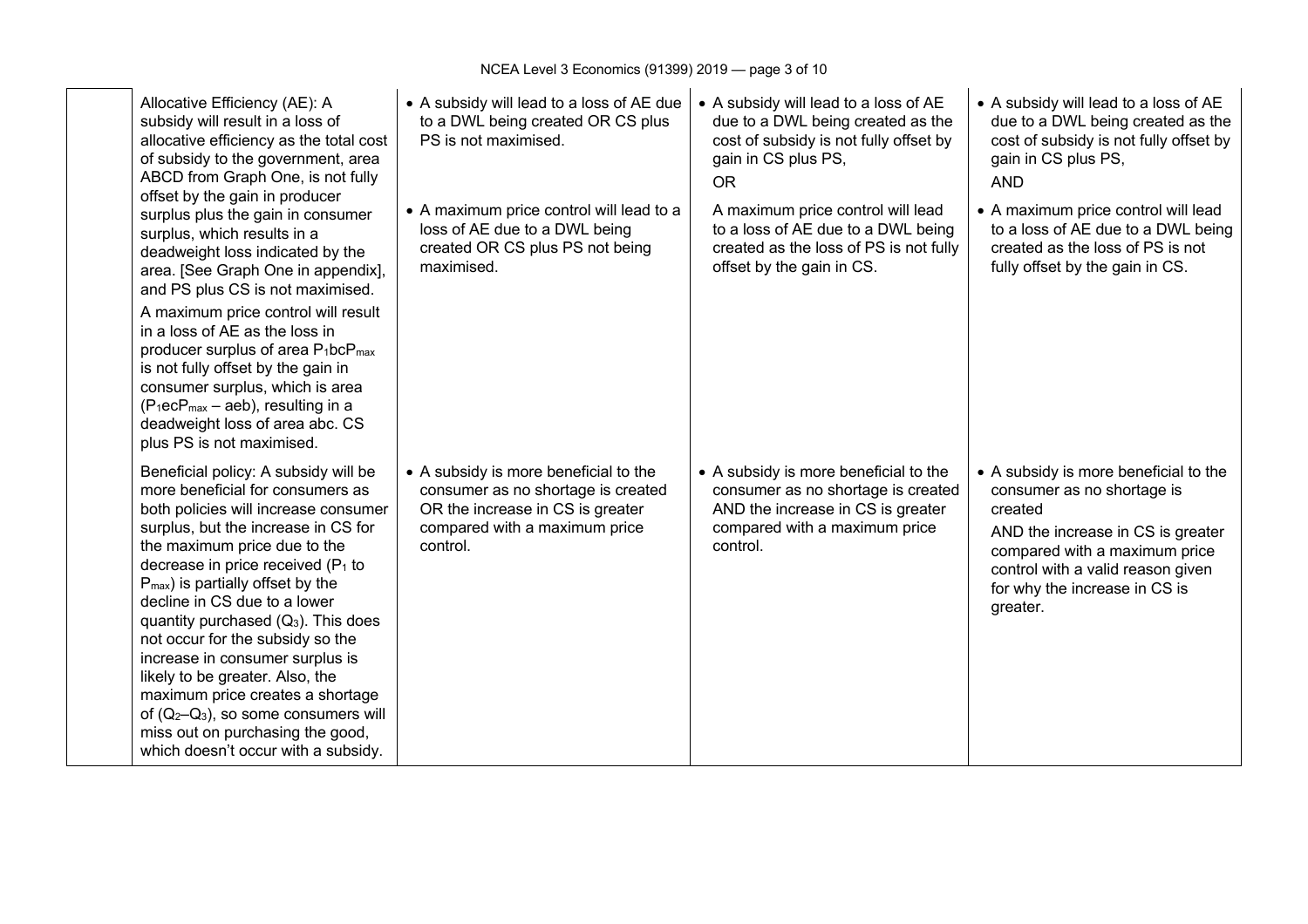| <b>N1</b>                            | N <sub>2</sub>                                         | A <sub>3</sub>                | A4                                  | M <sub>5</sub>       | M6                   | E7                                                                         | E8                                                                         |
|--------------------------------------|--------------------------------------------------------|-------------------------------|-------------------------------------|----------------------|----------------------|----------------------------------------------------------------------------|----------------------------------------------------------------------------|
| Very little Achievement<br>evidence. | Some Achievement<br>evidence, partial<br>explanations. | Most Achievement<br>evidence. | Nearly all Achievement<br>evidence. | Some Merit evidence. | Most Merit evidence. | Excellence evidence.<br>One part may be<br>weaker.                         | All points covered.                                                        |
|                                      |                                                        |                               |                                     |                      |                      | AND Integrates<br>relevant information<br>from both graphs into<br>answer. | AND Integrates<br>relevant information<br>from both graphs into<br>answer. |

**N0/ = No response; no relevant evidence.**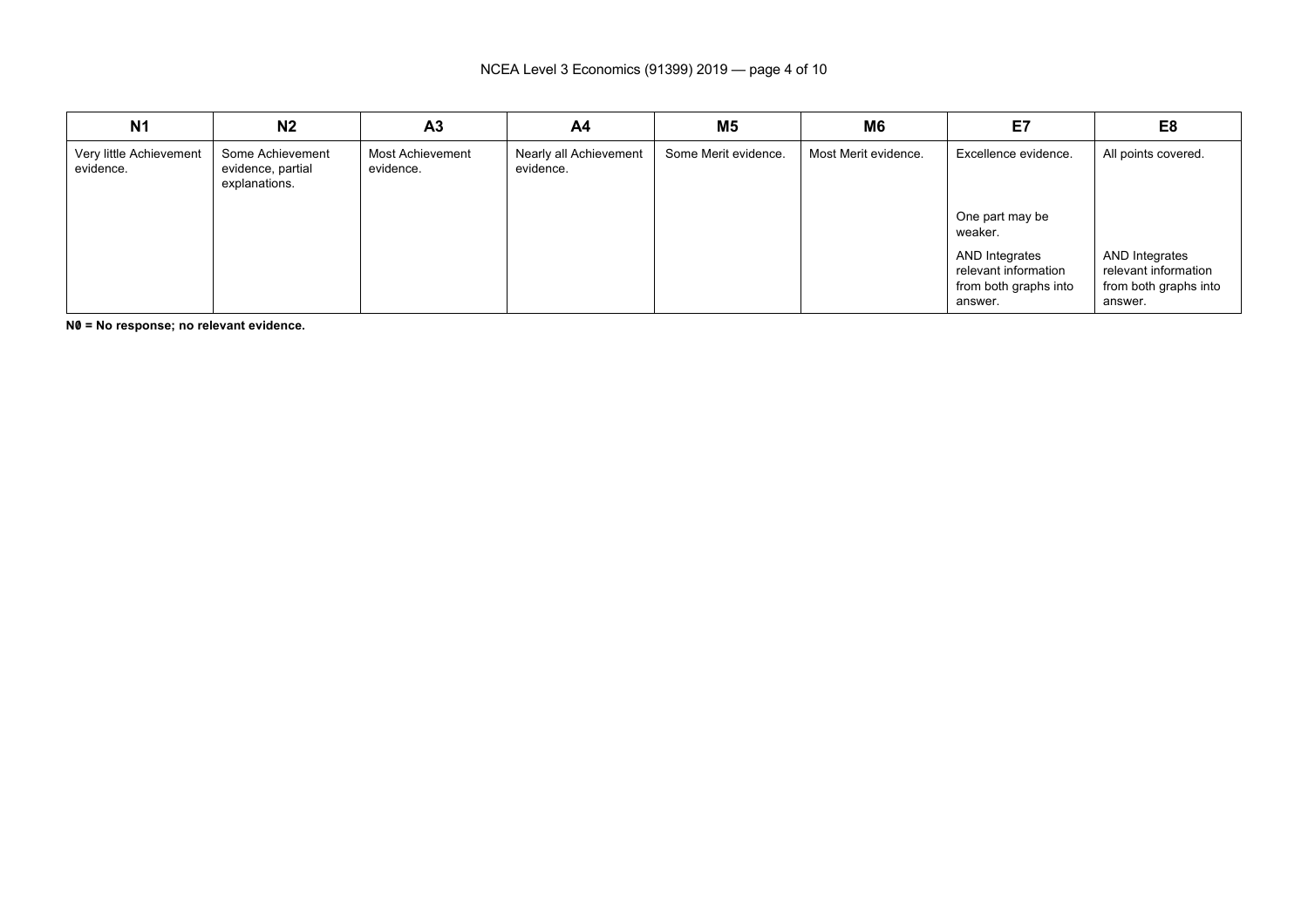| Q2     | <b>Evidence</b>                                                                                                                                                                                                                                                                                                                                                                                                                                                                                                                                                                                                                    | <b>Achievement</b>                                                                                                                                                                          | <b>Achievement with Merit</b>                                                                                                                                                                    | <b>Achievement with Excellence</b>                                                                                                                                                                                                                                                                                                                                                         |
|--------|------------------------------------------------------------------------------------------------------------------------------------------------------------------------------------------------------------------------------------------------------------------------------------------------------------------------------------------------------------------------------------------------------------------------------------------------------------------------------------------------------------------------------------------------------------------------------------------------------------------------------------|---------------------------------------------------------------------------------------------------------------------------------------------------------------------------------------------|--------------------------------------------------------------------------------------------------------------------------------------------------------------------------------------------------|--------------------------------------------------------------------------------------------------------------------------------------------------------------------------------------------------------------------------------------------------------------------------------------------------------------------------------------------------------------------------------------------|
| (a)(i) | See Appendix.                                                                                                                                                                                                                                                                                                                                                                                                                                                                                                                                                                                                                      | • Decrease in supply plus<br>higher price and lower<br>quantity labelled.                                                                                                                   |                                                                                                                                                                                                  |                                                                                                                                                                                                                                                                                                                                                                                            |
| (ii)   | The decrease in supply will create a shortage of petrol<br>at the original price of P <sub>e</sub> . Consumers will be prepared<br>to pay more because of the shortage so will bid the<br>price up. As the price of petrol increases the quantity<br>demanded will decrease and the quantity supplied will<br>increase until the equilibrium is restored at a higher<br>price of $P_1$ , where $Q_s = Q_d$ at $Q_1$ .                                                                                                                                                                                                              | • THREE of:<br>- Shortage created at<br>original price.<br>- Consumers bid up the<br>price.<br>- Qd decreases.<br>- Qs increases.<br>- Equilibrium restored<br>where $Qs = Qd$ or $S = D$ . | $\bullet$ ALL of:<br>- Shortage created at<br>original price.<br>- Consumers bid up the<br>price<br>- Qd decreases.<br>- Qs increases.<br>- Equilibrium restored where<br>$Qs = Qd$ or $S = D$ . |                                                                                                                                                                                                                                                                                                                                                                                            |
| (iii)  | The increase in the equilibrium price of petrol will be<br>significant ( $P_e$ to $P_1$ ) compared with the reduction in<br>quantity ( $Q_e$ to $Q_1$ ) as petrol has inelastic demand -<br>which means a given increase in the price will result in<br>a greater proportionate reduction in the quantity<br>demanded. Because petrol is a necessity for many<br>consumers with no substitutes, producers can pass on<br>most or all of the increase in cost of providing petrol to<br>the consumer. And consumers will only slightly reduce<br>their consumption (or keep consuming the same<br>amount) as petrol is a necessity. | • Explains that the increase<br>in the petrol price will be<br>significant as petrol has<br>inelastic demand.                                                                               | • Explains in detail that the<br>increase in the petrol price<br>will be significant as petrol<br>has inelastic demand for<br>many consumers as it is a<br>necessity and has no<br>substitutes.  | • Explains in detail that the<br>increase in the petrol price will be<br>significant as petrol has inelastic<br>demand for many consumers as<br>it is a necessity and has no<br>substitutes. So, producers can<br>pass on most of the increased<br>cost of providing petrol onto the<br>consumers, who will keep buying<br>the same amount, or slightly<br>less, as petrol is a necessity. |
| (b)    | See Appendix.                                                                                                                                                                                                                                                                                                                                                                                                                                                                                                                                                                                                                      | Increase in consumer<br>$\bullet$<br>surplus and producer<br>surplus shaded and<br>labelled.                                                                                                |                                                                                                                                                                                                  |                                                                                                                                                                                                                                                                                                                                                                                            |
|        | Removing petrol taxes will increase consumer surplus<br>as consumers are paying a lower price $(P_1)$ and<br>consuming a higher quantity $(Q_1)$ . Therefore, there are<br>more units from which to gain a surplus and the<br>difference between the price paid and the price they<br>are willing to pay increases.                                                                                                                                                                                                                                                                                                                | Explains that:<br>Consumer surplus will<br>$\bullet$<br>increase due to the lower<br>price paid OR due to the<br>increased quantity<br>purchased.                                           | Explains in detail that:<br>Consumer surplus will<br>$\bullet$<br>increase due to the lower<br>price paid AND due to the<br>increased quantity<br>purchased.                                     | Explains in detail that:<br>Consumer surplus will increase<br>due to the lower price paid<br>AND due to the increased<br>quantity purchased, so there<br>are more units from which to<br>gain a surplus OR the<br>difference between the price                                                                                                                                             |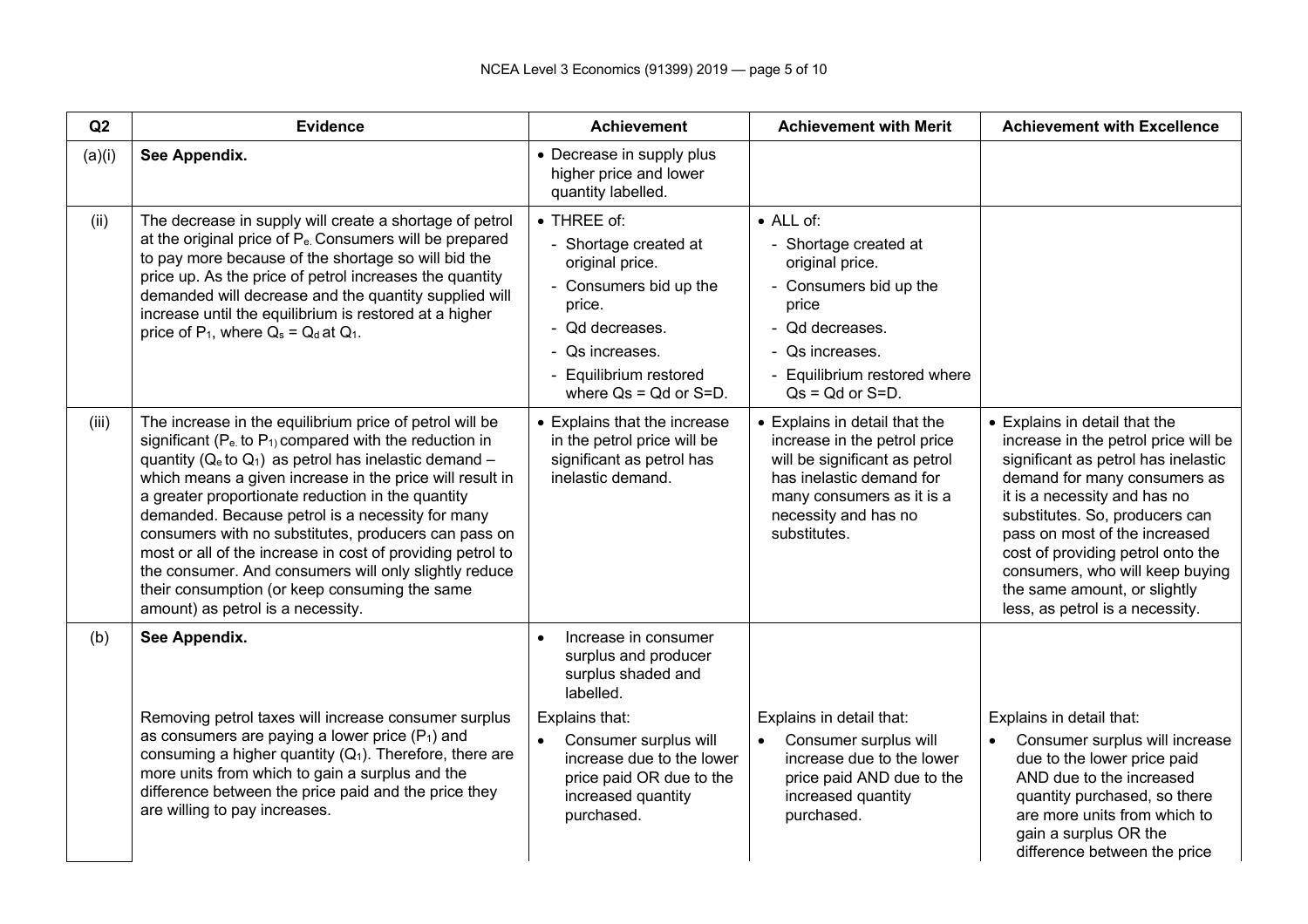| Producer surplus will also increase as producers are<br>receiving a higher price of $P_1$ (an increase from $P_e$<br>minus the tax) and selling a higher quantity $(Q_1)$ .<br>Therefore, there are more units sold from which to gain<br>a surplus and the difference between the price<br>received and the price they are willing to receive has<br>increased. | Producer surplus will<br>increase due to the<br>higher price received OR<br>due to the greater<br>quantity sold.       | Producer surplus will<br>increase due to the higher<br>price received AND due to<br>the greater quantity sold.                                                                                                                  | paid and the price they're<br>willing to pay has increased.<br>Producer surplus will increase<br>due to the higher price<br>received AND due to the<br>greater quantity sold so there<br>are more units from which to<br>gain a surplus OR the<br>difference between the price<br>received and the price they are<br>willing to receive has<br>increased. |
|------------------------------------------------------------------------------------------------------------------------------------------------------------------------------------------------------------------------------------------------------------------------------------------------------------------------------------------------------------------|------------------------------------------------------------------------------------------------------------------------|---------------------------------------------------------------------------------------------------------------------------------------------------------------------------------------------------------------------------------|-----------------------------------------------------------------------------------------------------------------------------------------------------------------------------------------------------------------------------------------------------------------------------------------------------------------------------------------------------------|
| Allocative efficiency will be restored in the petrol<br>market as the deadweight loss is removed, as the gain<br>in producer surplus plus the gain in consumer surplus<br>is greater than the loss of tax revenue for the<br>government. Producer surplus plus consumer surplus<br>is now maximised.                                                             | Allocative efficiency will<br>be restored / achieved as<br>the DWL is removed OR<br>as CS plus PS is now<br>maximised. | Allocative efficiency will be<br>restored / achieved as the<br>DWL is removed as the<br>gain in CS plus the gain in<br>PS is greater than the loss<br>of tax revenue for the<br>government. So, CS plus<br>PS is now maximised. | Allocative efficiency will be<br>restored / achieved as the<br>DWL is removed, as the gain in<br>CS plus the gain in PS is<br>greater than the loss of tax<br>revenue for the government.<br>So, CS plus PS is now<br>maximised.                                                                                                                          |

| N <sub>1</sub>                       | N <sub>2</sub>                                         | A <sub>3</sub>                | A4                                  | M5                   | M6                   | E7                                                                         | E <sub>8</sub>                                                             |
|--------------------------------------|--------------------------------------------------------|-------------------------------|-------------------------------------|----------------------|----------------------|----------------------------------------------------------------------------|----------------------------------------------------------------------------|
| Very little Achievement<br>evidence. | Some Achievement<br>evidence, partial<br>explanations. | Most Achievement<br>evidence. | Nearly all Achievement<br>evidence. | Some Merit evidence. | Most Merit evidence. | Excellence evidence.<br>One part may be<br>weaker.                         | All points covered.                                                        |
|                                      |                                                        |                               |                                     |                      |                      | AND Integrates<br>relevant information<br>from both graphs into<br>answer. | AND Integrates<br>relevant information<br>from both graphs into<br>answer. |

**N0/ = No response; no relevant evidence.**

| ~~<br>.<br>-- |  | remen. | with<br>Merit<br>vemen | with.<br>.vaall<br>vemen<br>ле<br>.<br>- |
|---------------|--|--------|------------------------|------------------------------------------|
|---------------|--|--------|------------------------|------------------------------------------|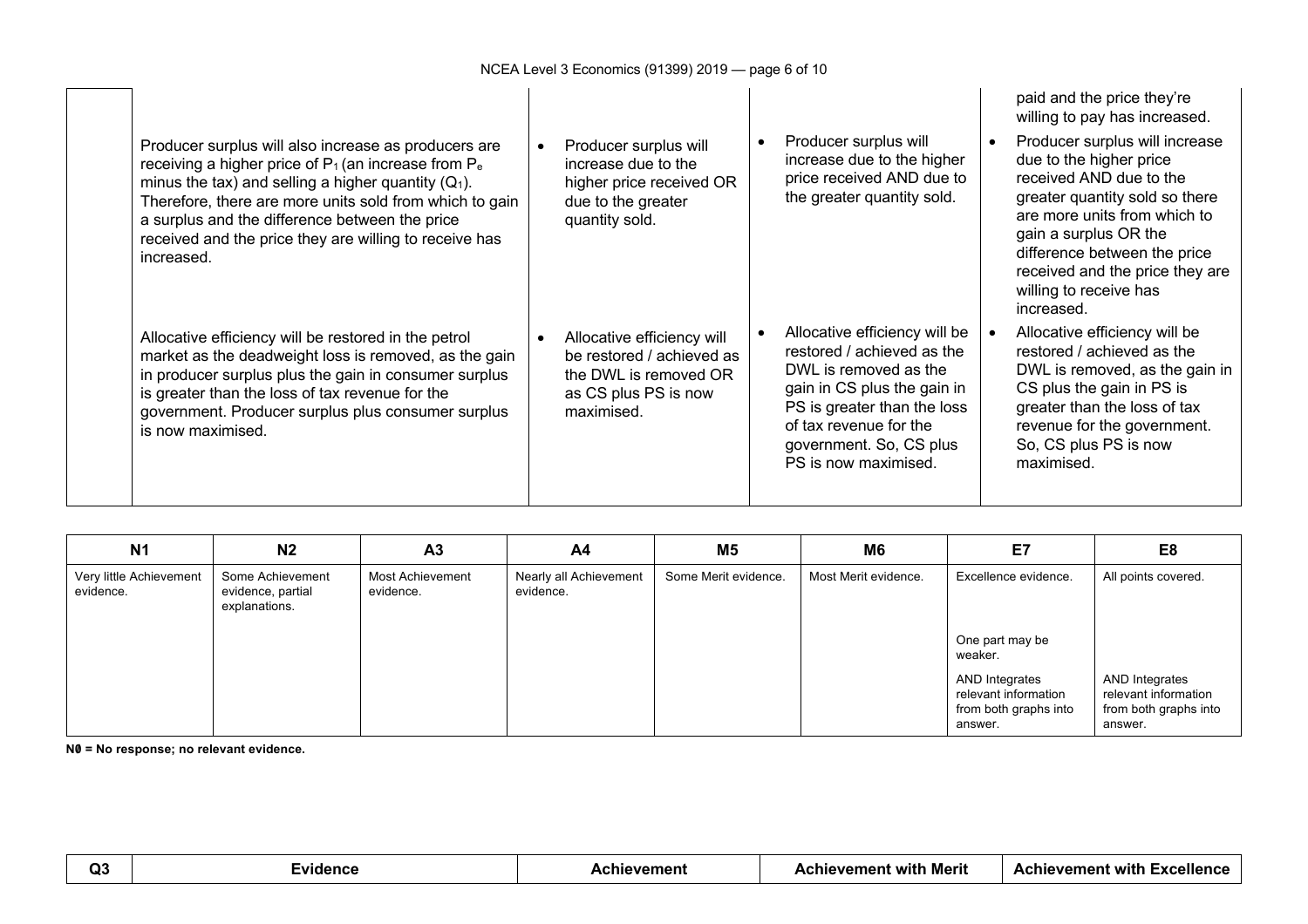| (a) | Change in consumer surplus = \$468 750 decrease.<br>Change in producer surplus = \$250 000.<br>$DWL = $218750.$                                                                                                                                                                                                                                                                                                                                                                                                                                                                                                                   | • Change in CS calculated<br>correctly.<br>• Change in PS calculated<br>correctly.<br>• DWL calculated correctly.                                                    | • TWO of:<br>- Change in CS correctly<br>calculated.<br>- Change in PS correctly<br>calculated<br>- DWL correctly calculated.                                                                                                                               | • THREE of:<br>- Change in CS correctly<br>calculated.<br>- Change in PS correctly<br>calculated<br>- DWL correctly calculated.                                                                                                                                                                                                       |
|-----|-----------------------------------------------------------------------------------------------------------------------------------------------------------------------------------------------------------------------------------------------------------------------------------------------------------------------------------------------------------------------------------------------------------------------------------------------------------------------------------------------------------------------------------------------------------------------------------------------------------------------------------|----------------------------------------------------------------------------------------------------------------------------------------------------------------------|-------------------------------------------------------------------------------------------------------------------------------------------------------------------------------------------------------------------------------------------------------------|---------------------------------------------------------------------------------------------------------------------------------------------------------------------------------------------------------------------------------------------------------------------------------------------------------------------------------------|
| (b) | Consumers of this species of fish will suffer from a<br>loss of consumer surplus of \$468 750. This is<br>because the price they have to pay for the fish has<br>increased from \$22.5 per kilo to \$35 per kilo and the<br>amount being purchased has decreased from 50 000<br>kg to 25 000 kg, which is their quantity demanded at<br>the higher price. So, they are purchasing less units<br>from which to gain a surplus and the difference<br>between the price paid for the fish and the price they<br>are willing to pay has decreased.                                                                                    | Explains that:<br>• Consumer surplus decreases<br>due to an increase in price<br>paid for fish OR decrease in<br>quantity purchased.                                 | Explains in detail that:<br>• Consumer surplus decreases<br>due to an increase in price<br>paid for fish AND decrease in<br>quantity purchased.                                                                                                             | Explain in detail that:<br>• Consumer surplus decreases<br>due to an increase in price<br>paid for fish AND decrease in<br>quantity purchased. So there<br>less units from which to gain a<br>surplus OR the difference<br>between the price paid and<br>the price consumers are<br>willing to pay has decreased.                     |
|     | Producers of this species of fish will benefit from a<br>gain in producer surplus of \$250 000 as the loss of<br>surplus from the decrease in the quantity of fish sold<br>(50 000 kg to 25 000 kg) is outweighed by the gain in<br>surplus from the increase in the price received (\$22.5<br>per kilo to \$35 per kilo). So, even though they are<br>selling less units from which to gain a surplus the<br>difference between the price received and the price<br>they are willing to receive has increased.<br>There will be a loss of allocative efficiency as the<br>quota will create a deadweight loss of \$218 750. This | • Producer surplus increases<br>because of the increase in<br>price received for fish.                                                                               | • Producer surplus increases<br>because of the increase in<br>price received for fish, even<br>though the quantity sold<br>declines.                                                                                                                        | • Producer surplus increases<br>because of the increase in<br>price received for fish, even<br>though the quantity sold<br>declines. So even though<br>there are less units sold from<br>which to gain a surplus, the<br>difference between the price<br>received and the price<br>producers are willing to<br>receive has increased. |
|     | is because the loss of consumer surplus (\$468 750)<br>is not fully offset by the gain in producer surplus<br>(\$250 000), the difference being the deadweight loss.<br>So, consumer surplus plus producer surplus is no<br>longer maximised.                                                                                                                                                                                                                                                                                                                                                                                     | • There is a loss of allocative<br>efficiency due to a deadweight<br>loss being created OR<br>because consumer surplus<br>plus producer surplus is not<br>maximised. | • There is a loss of allocative<br>efficiency due to a deadweight<br>loss being created as the loss<br>of consumer surplus is not<br>fully offset by the gain in<br>producer surplus. So,<br>consumer surplus plus<br>producer surplus is not<br>maximised. | • There is a loss of allocative<br>efficiency due to a<br>deadweight loss being<br>created as the loss of<br>consumer surplus is not fully<br>offset by the gain in producer<br>surplus. So, consumer<br>surplus plus producer surplus<br>is not maximised.                                                                           |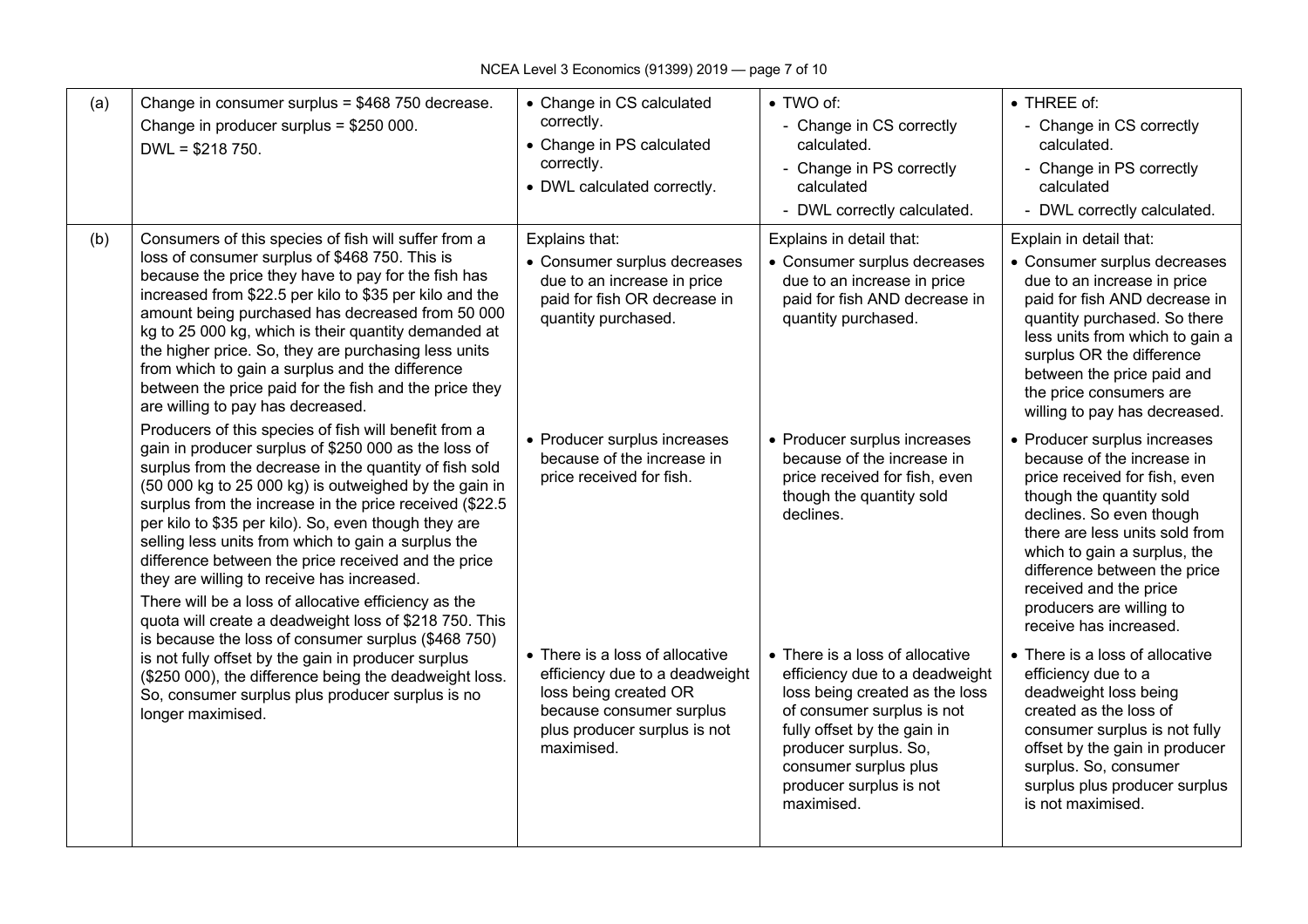### NCEA Level 3 Economics (91399) 2019 — page 8 of 10

| <b>N1</b>                            | N <sub>2</sub>                                         | A <sub>3</sub>                | A4                                  | M <sub>5</sub>       | M <sub>6</sub>       | E7                                                                                      | E <sub>8</sub>                                                                          |
|--------------------------------------|--------------------------------------------------------|-------------------------------|-------------------------------------|----------------------|----------------------|-----------------------------------------------------------------------------------------|-----------------------------------------------------------------------------------------|
| Very little Achievement<br>evidence. | Some Achievement<br>evidence, partial<br>explanations. | Most Achievement<br>evidence. | Nearly all Achievement<br>evidence. | Some Merit evidence. | Most Merit evidence. | Excellence evidence.<br>One part may be<br>weaker.                                      | All points covered.                                                                     |
|                                      |                                                        |                               |                                     |                      |                      | AND Integrates<br>relevant information<br>from Graph Five and<br>Table One into answer. | AND Integrates<br>relevant information<br>from Graph Five and<br>Table One into answer. |

**N0/ = No response; no relevant evidence.**

## **Cut Scores**

| N <sub>o</sub>           |          | 76. U |                                 |  |
|--------------------------|----------|-------|---------------------------------|--|
| $\overline{\phantom{a}}$ | -<br>⊣ ບ | 14    | . J<br>$\overline{\phantom{0}}$ |  |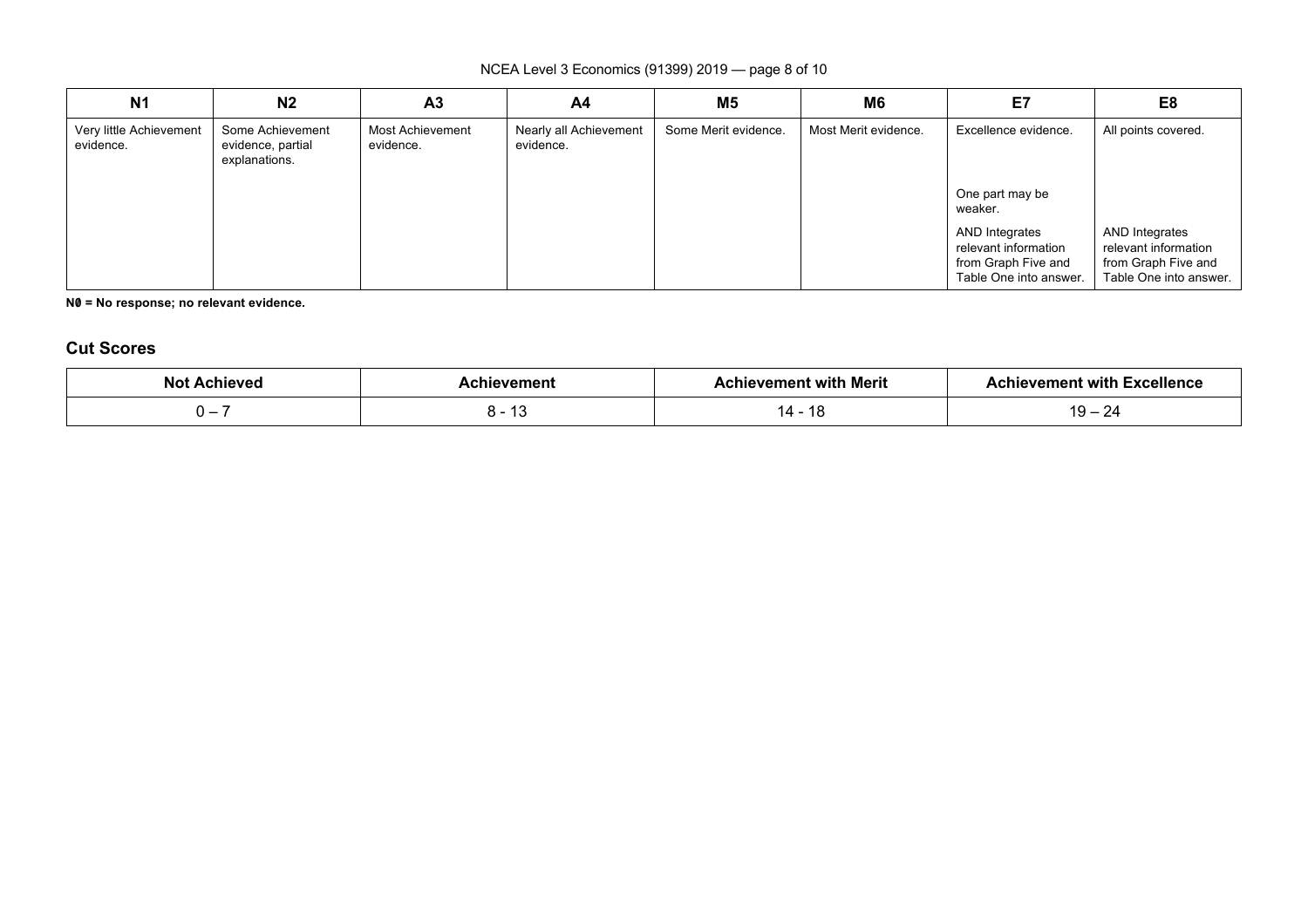### **Appendix**

### **Question One (a)**

Graph One: A market for a beneficial good with a subsidy





Graph Three: The New Zealand market for petrol